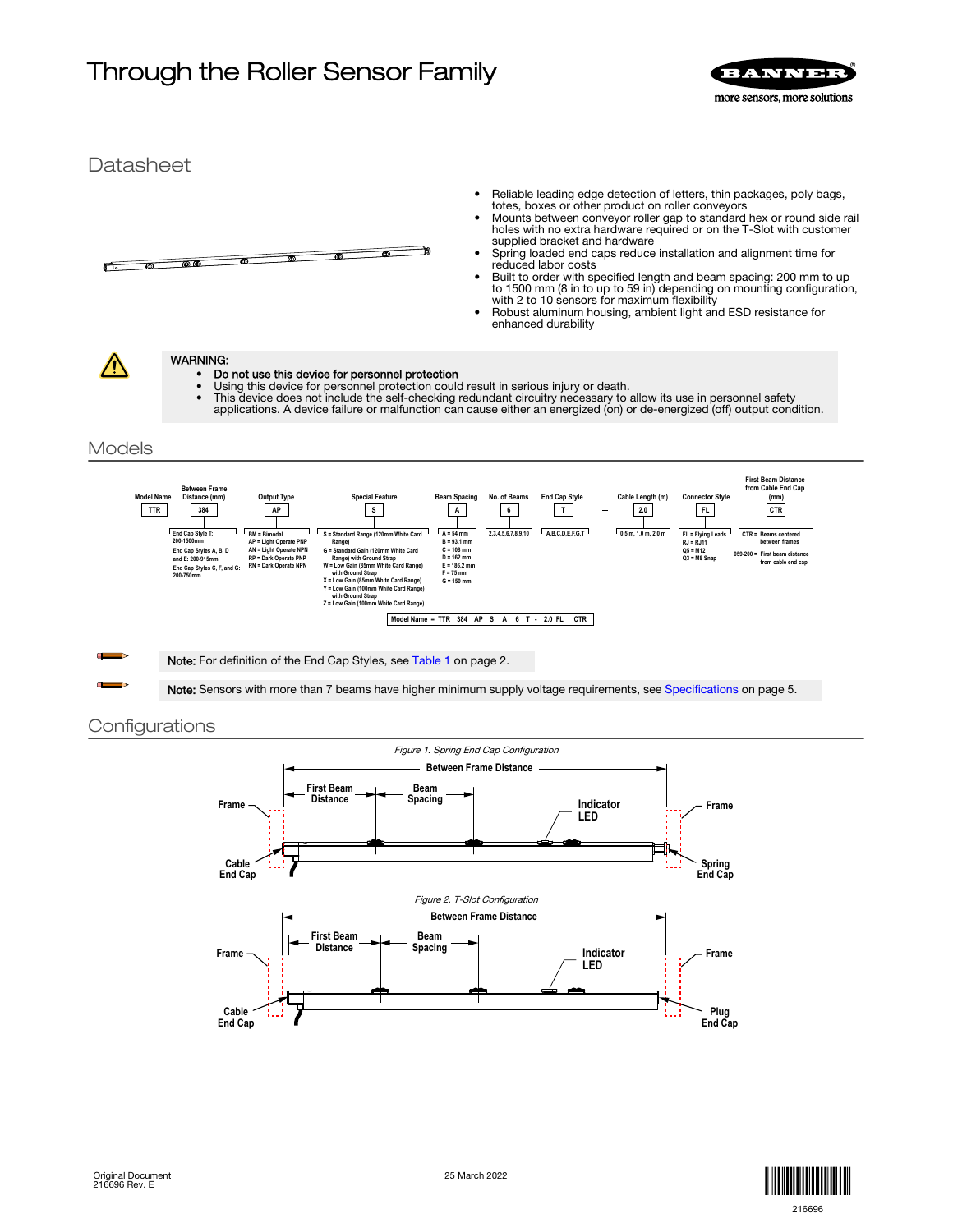<span id="page-1-0"></span>

Table 1: End Cap Styles

| End Cap Style | End 1                                                                                                    |  | End <sub>2</sub>                                              |  |
|---------------|----------------------------------------------------------------------------------------------------------|--|---------------------------------------------------------------|--|
| A             | 11 mm Hex, flat side<br>up                                                                               |  | Spring 11 mm hex / 8 mm<br>round                              |  |
| B             | 11 mm Hex, point up                                                                                      |  | Spring 11 mm hex / 8 mm<br>round                              |  |
| c             | Adjustable 11 mm<br>Hex, can be<br>positioned in 10<br>degree increments                                 |  | Spring 11 mm hex / 8 mm<br>round                              |  |
| D             | 11 mm Hex, flat side<br>up                                                                               |  | Spring 8 mm round                                             |  |
| İΕ.           | 11 mm Hex, point up                                                                                      |  | Spring 8 mm round                                             |  |
| F             | Adjustable 11 mm<br>Hex, can be<br>positioned in 10<br>degree increments                                 |  | Spring 8 mm round                                             |  |
| ۱G            | Adjustable 11 mm<br>Hex, can be<br>positioned in 10<br>degree increments /<br>adhesive backed<br>bracket |  | Spring 11 mm hex / 8 mm<br>round / adhesive backed<br>bracket |  |
| İΤ            | 11 mm Hex, flat side<br>up                                                                               |  | Plug                                                          |  |

Œ  $\Rightarrow$ 

Note: T-Slot mounted sensors with the T End Cap Style are 6 mm shorter than the specified Between Frame Distance.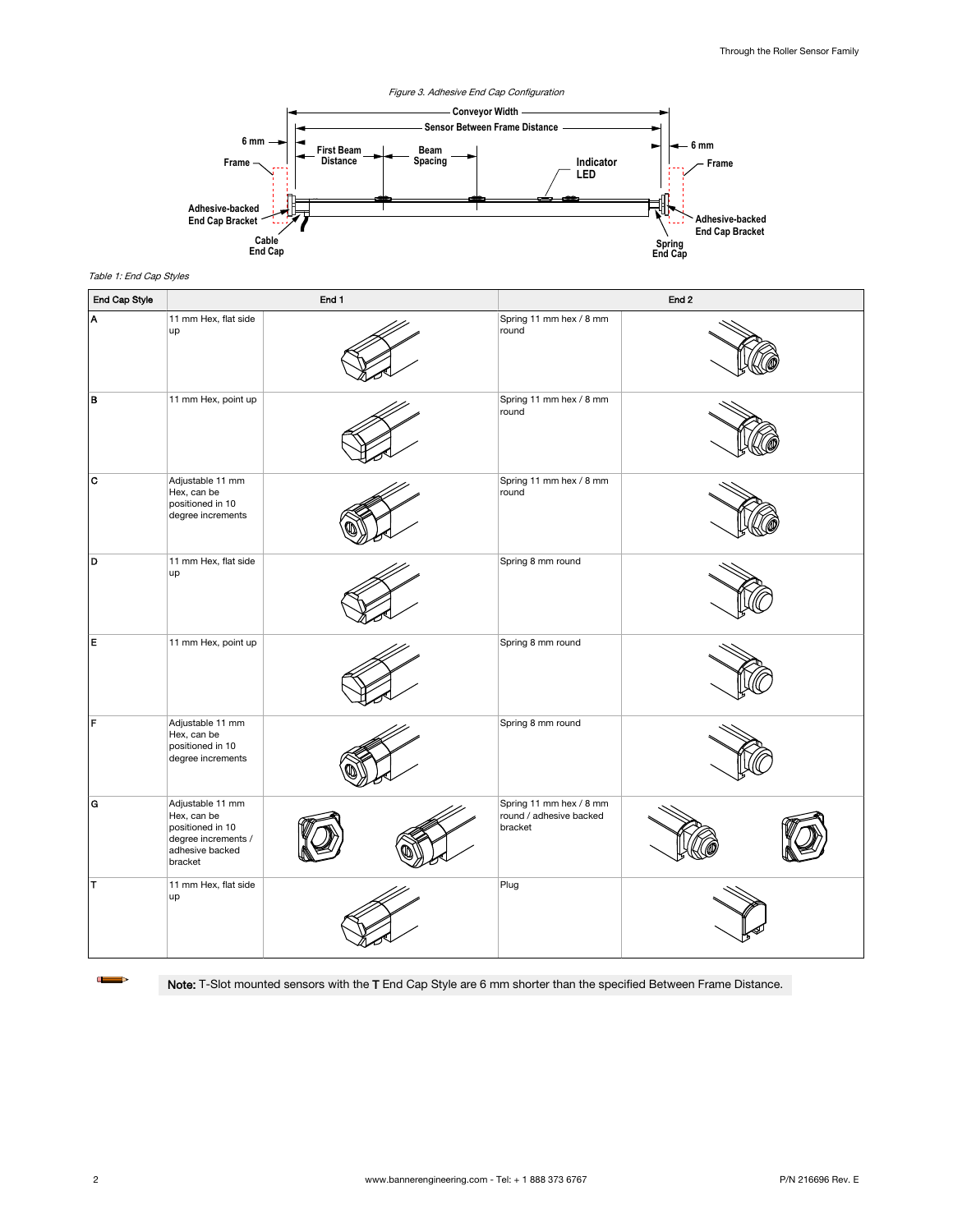## Wiring

## Bimodal Output Wiring Diagrams



RJ-11 Pinout RJ-11 Key



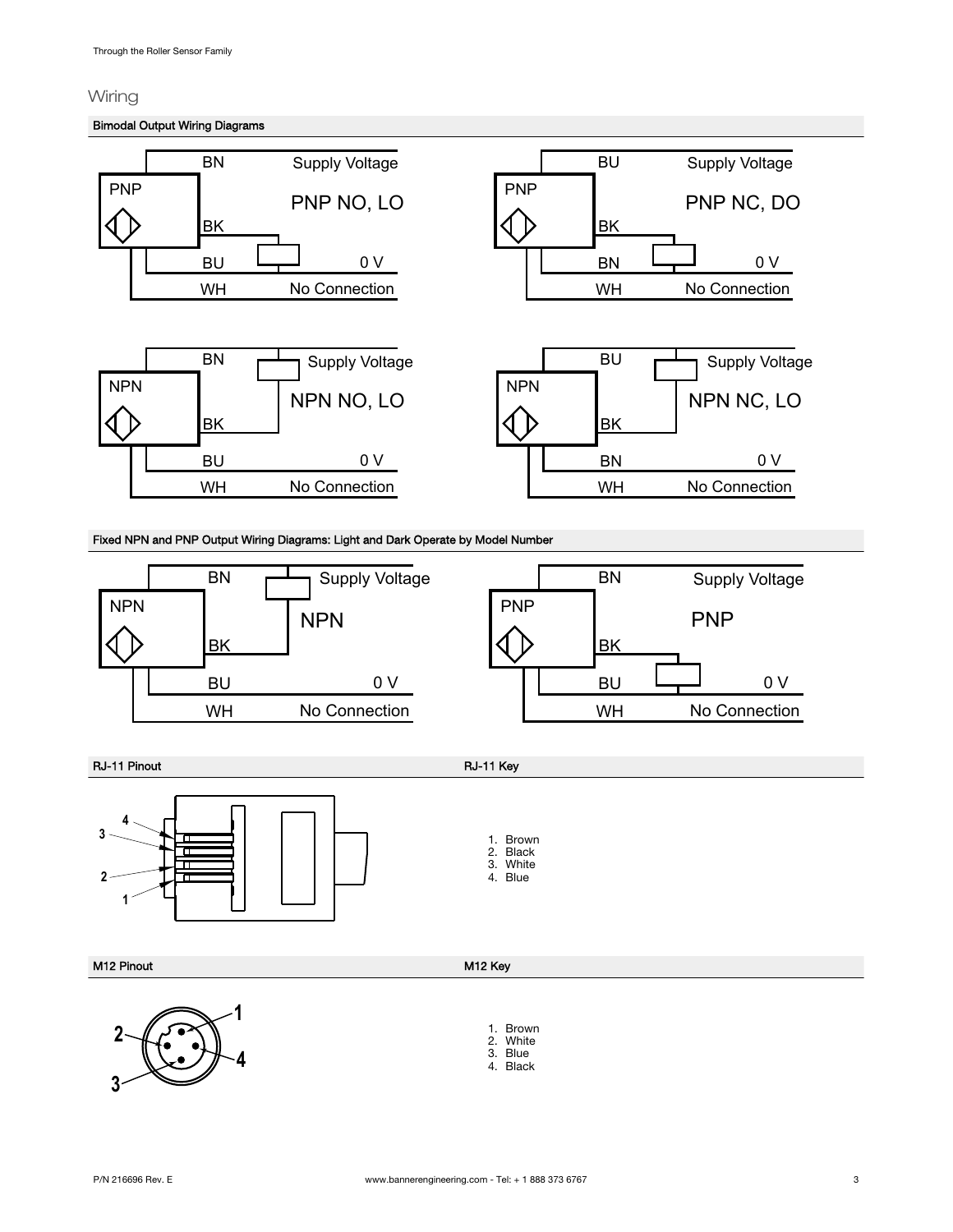M8 Snap Connector Pinout M8 Key **3 2 1 4** 1. Brown 2. White 3. Blue 4. Black

Installation

Mounting Considerations





T-Slot Installation

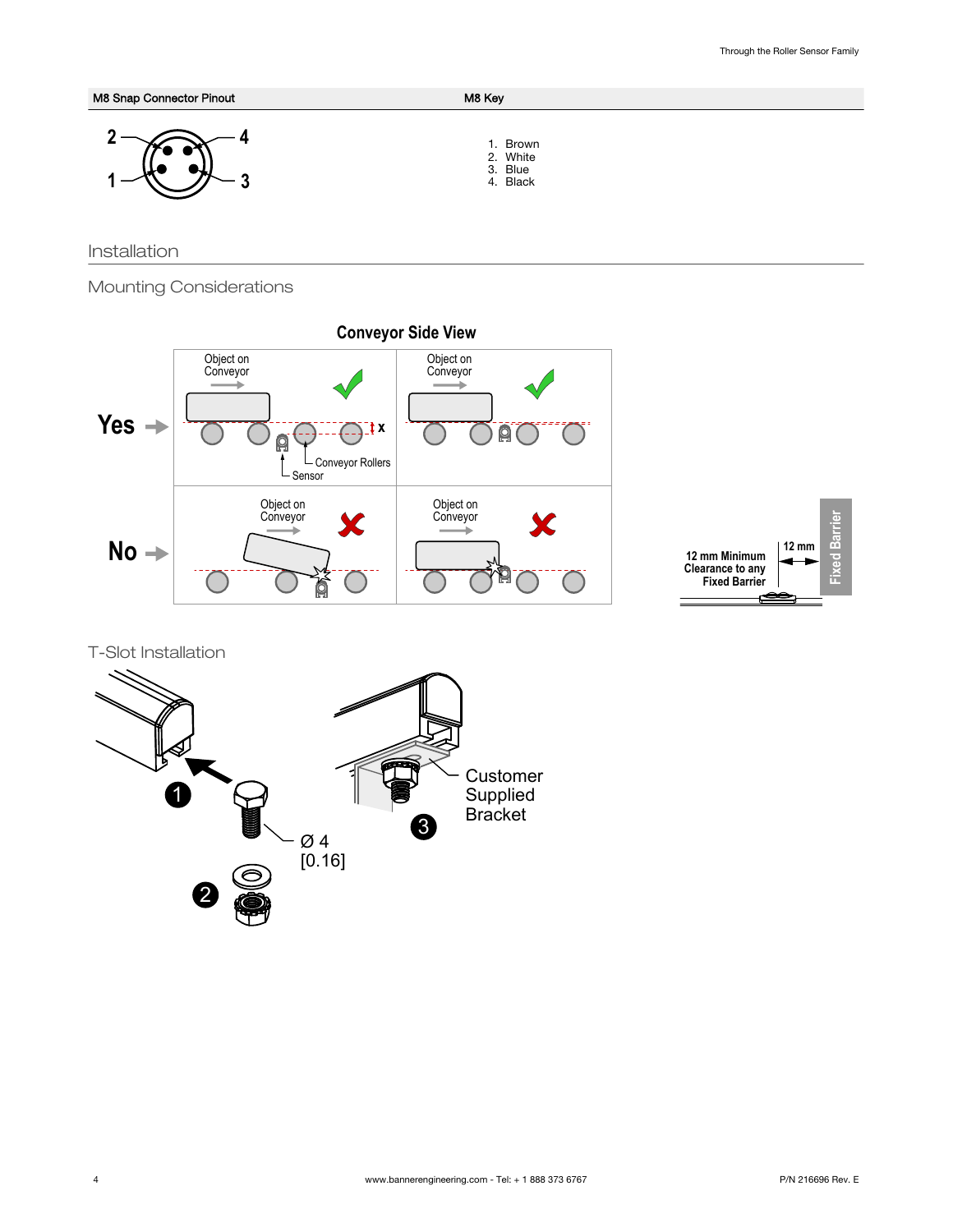## <span id="page-4-0"></span>**Specifications**

## Supply Voltage

| <b>Number of Sensing Beams</b> | Supply Voltage with 10% Maximum Ripple |
|--------------------------------|----------------------------------------|
| 2, 3, 4, 5, 6, 7               | 18 V DC to 30 V DC                     |
|                                | 22 V DC to 30 V DC                     |
|                                | 24 V DC to 30 V DC                     |
| 10                             | 26 V DC to 30 V DC                     |

Use only with a suitable Class 2 power supply (UL) or SELV power supply (CE) Supply Current

### 45 mA

Supply Protection Circuitry Protected against reverse polarity and transient voltages

Wavelength

Infrared LED, 940 nm Output Response

1 ms on/off

## Output Configuration

Rating: 100 mA max output at 25 °C<br>Output Voltage High: Greater than Vsupply – 2.5 V<br>Output Voltage Low: Less than 2.5 V<br>For loads less than 1 Meg Ohm<br>Protected against false pulse on power-up and continuous overload or sh

output

Indicators Amber on: Light sensed

Sensing Mode Diffuse, Infrared, 940 nm

## Range

| Special<br>Feature | Range              |                   |                          |  |  |
|--------------------|--------------------|-------------------|--------------------------|--|--|
| Type               | 90% White Card     | 18% Grav Card     | 6% Black Card            |  |  |
| S and G            | 0 to $\geq$ 120 mm | 0 to $\geq$ 50 mm | $\leq$ 3 to $\geq$ 30 mm |  |  |
| Y and 7            | 0 to $\geq 100$ mm | 0 to $\geq$ 40 mm | $\leq 4$ to $\geq 25$ mm |  |  |
| W and X            | 0 to $\geq$ 85 mm  | 0 to $\geq$ 35 mm | $\leq 6$ to $\geq 20$ mm |  |  |

Operating Conditions<br>
-10 °C to +55 °C (+14 °F to +131 °F) Environmental Rating

## IP50

**Vibration and Mechanical Shock**<br>All models meet IEC 60068-2-6, IEC 60947-5-2, UL491 Section 40, MIL-STD-202F,<br>Method 201A (Vibration: 10 Hz to 60 Hz, 0.5 mm peak-to-peak)<br>Shock: 30G 11 ms duration, half sine wave per IEC

## Cable

Minimum static bend radius: 20 mm Flex life > 10,000 cycles at flexing bend radius > 40 mm Certifications

# (  $\epsilon$  $\mathfrak{c}$ **UL** US IND CONT. EQ.

**Banner Engineering Europe** Park Lane,<br>Culliganlaan 2F bus 3, 1831 Diegem,<br>BELGIUM

**Turck Banner LTD** Blenheim House,<br>Blenheim Court, Wickford, Essex SS11<br>8YT, Great Britain

## Performance Curves

 $\Box$ 

Note: The Beam Pattern and Excess Gain performance curve diagrams represent the Standard Gain (Special Feature S and G) models.



## **Average Sensor Beam Pattern Perpendicular to Conveyor Axis**